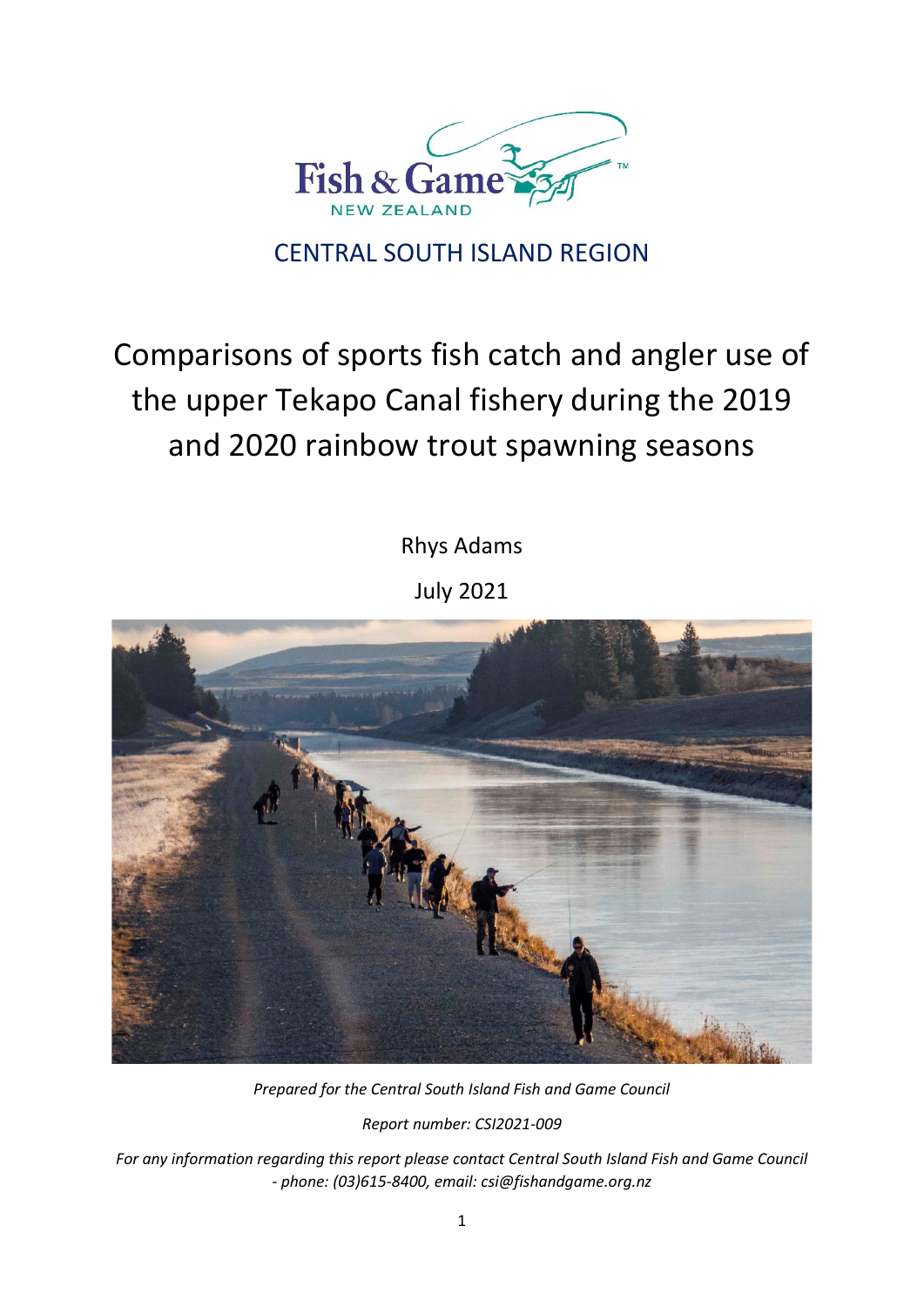# **Contents**

## <span id="page-1-0"></span>Executive Summary

The Mackenzie Basin hydro canal fishery, including the Tekapo Canal has experienced extreme growth in angler use since the National Angler Survey was first undertaken in 1994/1995. In recent years specific parts of the canal system particularly the upper section of the Tekapo Canal has become increasingly popular during the wintertime for targeting the spawning runs of rainbow trout. This has led to angler concerns around the sustainability of the fishery under increased use during the spawning season and a perception of a diminished fishing experience.

An angler use and catch survey was undertaken on the upper Tekapo Canal during the winter of 2019 to provide information on the state of the fishery. Based on the reporting of that survey, the Central South Island Fish and Game (CSIFG) Council introduced a closed season for all sports fishing above the SH8 Bridge on the Tekapo Canal from June 1 to August 31, 2021. The closure was justified as representing a conservation-minded measure to address angler perceptions that the targeting of spawning run trout in the upper Tekapo Canal was unsustainable. The 2019 survey was repeated in 2020. This report provides comparisons of the two seasons and discusses the dynamics of wintertime fishing and the concerns of anglers at the upper Tekapo Canal.

Angler days during the period June through September increased by 34% in 2020 from 2019 levels, confirming the observations of anglers and staff of increasing angler use of the upper Tekapo Canal.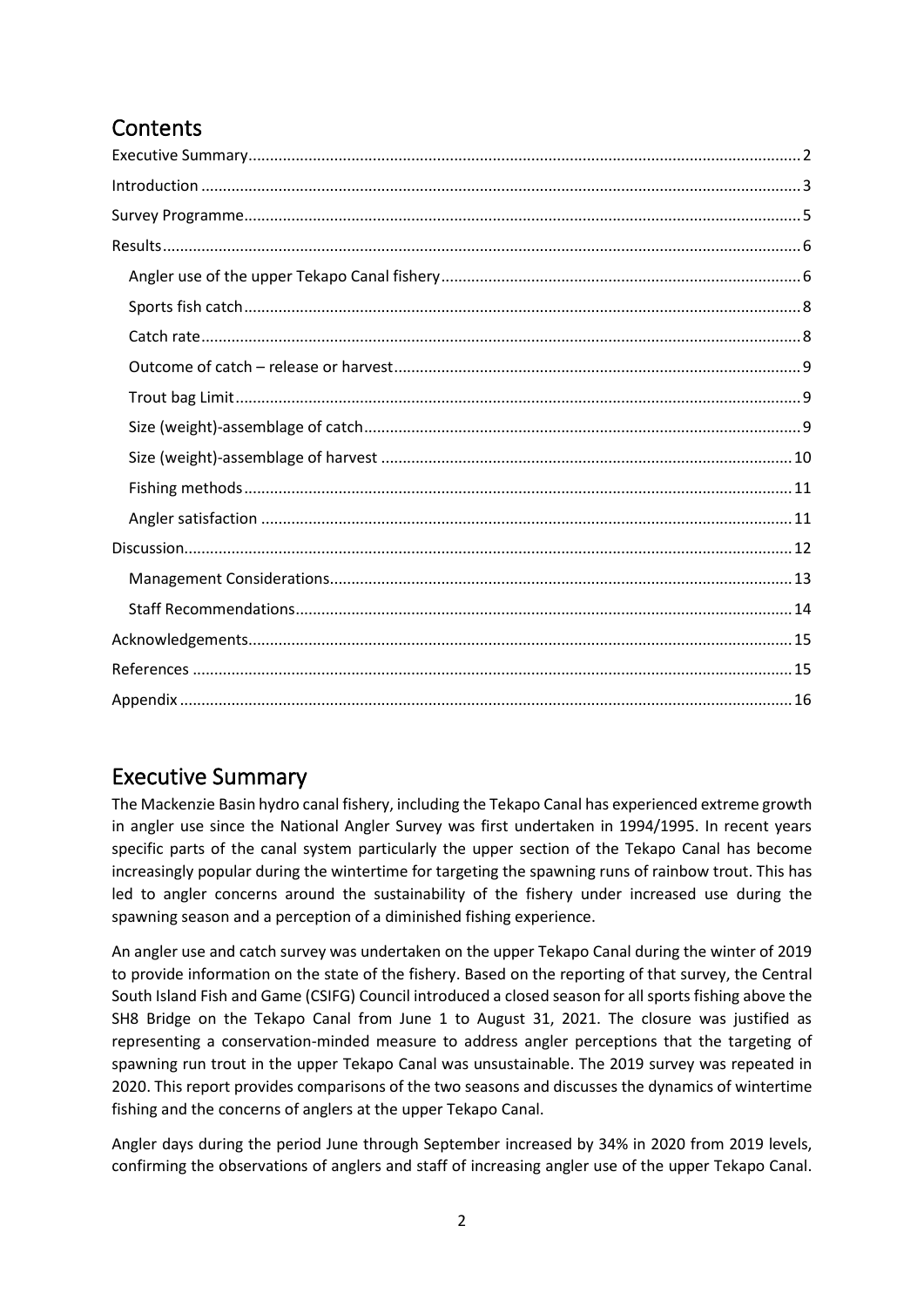In addition to the increase in angler use, the fishing in 2020 was measurably more successful than 2019. The improvement in fishing included: a higher proportion of anglers catching at least one fish; higher catch rates for rainbow trout and more fish caught overall; and a higher proportion of trophysized, 10-pound-plus fish in the catch. In 2020, it is estimated that around 2,000 trophy-sized rainbow trout were landed.

In total it is estimated that 7,377 sports fish, mainly rainbow trout, were successfully landed in 2020, equating to a 57% increase in catch from 4,690 landed in 2019. Harvest levels remained similar across survey years for brown trout at 7% of catch but increased for rainbow trout from 3% in 2019 to 8% in 2020.The "egg rolling" method was the preferred method of angling and accounted for 86-90% of the catch in respective survey years.

Anglers were asked to rate their overall fishing experience as either "satisfied" or "unsatisfied" in 2020. Eighty-nine percent of responses were "satisfied" while eleven percent were "unsatisfied". Unsatisfied anglers generally reasoned that their dissatisfaction was based on catch rates not meeting expectations.

Despite angler concerns, the fishery in 2020 has provided high satisfaction levels and thousands of fish to anglers whilst being subject to potentially the highest angler use levels in the history of the Tekapo Canal fishery. Annual surveys of either sports fish populations or angler use and catch are required to provide evidence-based assessment of long-term trends and sustainability of the fishery.

It is recommended that CSIFG:

- evaluate the use of sonar fish counting technology to establish an annual fish population survey at the canal fishery,
- evaluate the resourcing required to undertake annual creel surveys at the canal fishery, including the upper Tekapo Canal, and
- Evaluate the re-opening of the upper Tekapo Canal for the June to August period when annual population and/or annual angler use and catch surveys have been implemented.

### <span id="page-2-0"></span>Introduction

The Mackenzie Basin hydro canal fishery incorporates the Tekapo, Pukaki-Ohau A, and Ohau canals and according to the 2014/15 National Angler Survey (NAS) is collectively the most popular freshwater sports fishery managed by Fish & Game New Zealand (Unwin, 2016). The popularity of the fishery has grown dramatically with greater than 16-fold increase in angler-use between 1994-95 and 2014-15 seasons. The Tekapo Canal attracted about one-quarter of all canal-based angling activity during the 2014-15 season in the CSIFG Region. Since about the 2016-17 season, anglers and staff have anecdotally observed a significant increase in the wintertime use of the fishery and in particular the upper section of the Tekapo Canal during the rainbow trout spawning season.

In recent years CSIFG staff have become aware of a concerning perception amongst a relatively small but dedicated part of the angling community, that the quality of canal fishing has steadily decreased since around the 2016-17 sports fishing season and that the increasing popularity in targeting of spawning trout is risking the sustainability of the fishery (Adams, 2020).

Historically, CSIFG staff have considered year-round angling in the canals assustainable. This approach assumes that most canal trout are recruited via downstream migration from the headwater lakes rather than from within-canal spawning, as identified by Bloomberg & Graynoth (1991). Although within-canal spawning occurs, staff considered that it is likely to contribute to recruitment but is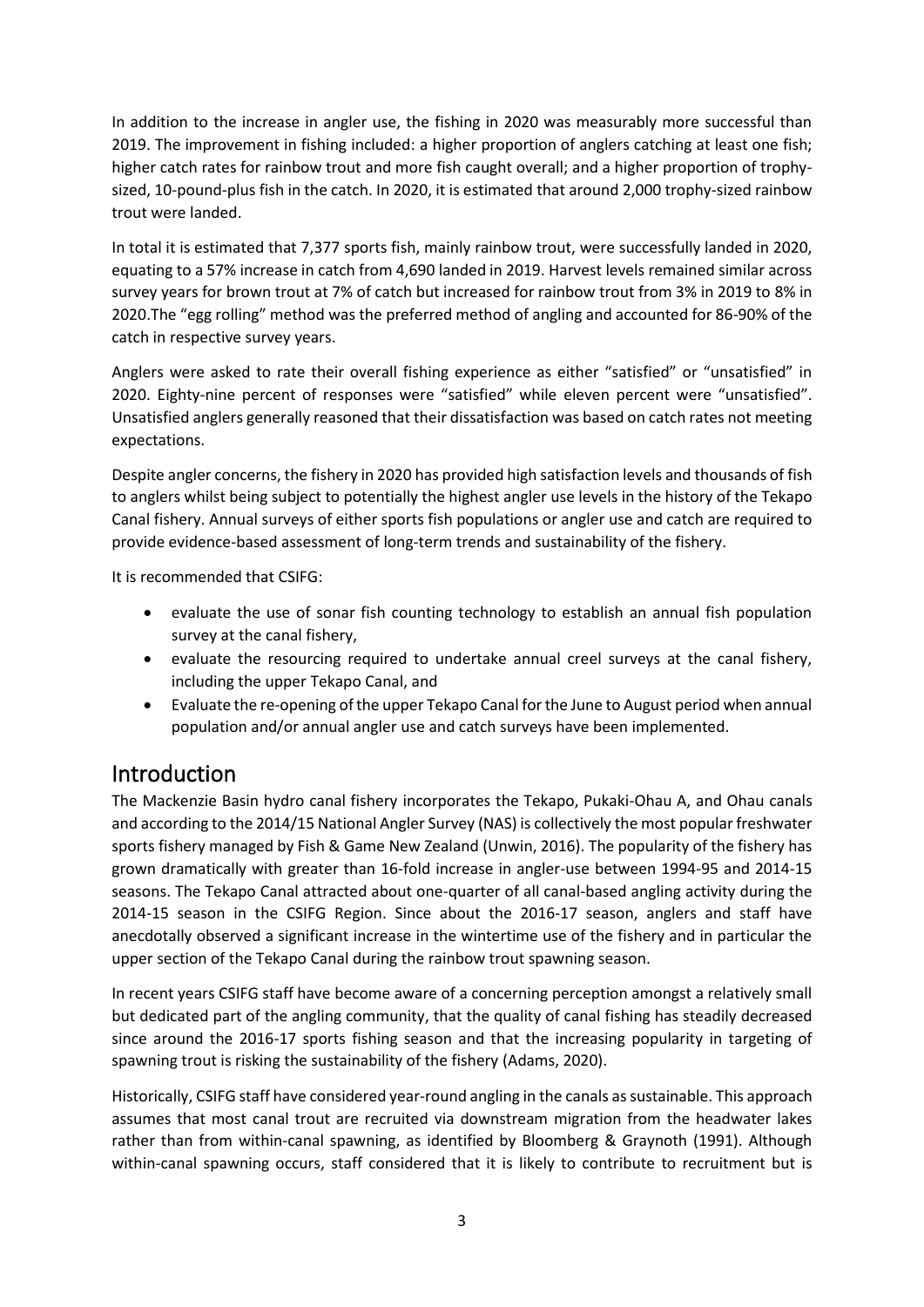insufficient to sustain the catch and harvest levels experienced. The rationale being that the withincanal spawning habitat is suboptimal and can be subject to dewatering, and that juvenile rearing habitat is limited and offers suboptimal cover that enables high predation levels on trout fry and parr by larger sports fish.

Faced with the concerns of anglers, staff considered it appropriate to re-assess the potential for anglers to affect the sustainability of the Tekapo Canal fishery by targeting trout in the spawning season. A creel survey of wintertime angler use and catch was undertaken on the upper part of the Tekapo Canal during the rainbow trout spawning months of June to October 2019. The survey targeted the upper part of the Tekapo Canal, an area identified by anglers and CSIFG staff as having experienced a dramatic increase in wintertime angler use over the 2016-2018 seasons and having widespread and evident spawning. The survey provided a "snap-shot" of angling dynamics that yielded important information for the discussion around the sustainability of wintertime fishing in a spawning area. The reporting of the survey also provided a platform to re-assess the sustainability of wintertime fishing at the canals.

The 2019 survey showed that over 4,000 angler days were spent at the upper Tekapo Canal between June and October resulting in the successful landing of 4,712 sports fish. Anglers favoured the "egg rolling" method and caught mainly rainbow trout including many of trophy size. Ninety-seven percent of rainbow were released, and no surveyed angler harvested their entitled 2-trout daily bag limit, demonstrating the popularity of catch and release. Although this information provided valuable insight into a productive wintertime trophy trout fishery, it did not provide any indication of trends in trout population size or angler use and catch, and questions of sustainability were not specifically addressed.

In the Adams (2020) report it was recognised that the management of the canal fishery was based on a wealth of observation, knowledge, and research. Yet many fundamental aspects that related directly to the sustainability of the fishery, remained unknown and that addressing potential issues of sustainability of the canal fishery was a difficult task. It was acknowledged that aside from the NAS, which is completed on a seven-year cycle, there were no regular monitoring programs in place to assess changes in the fishery and inform ongoing reviews of canal fisheries management. This combined with a lack of evidence relating to the relative importance of recruitment from within-canal spawning versus headwater migrations, led to the adoption of a precautionary approach to managing wintertime fishing at the upper Tekapo Canal.

Based on the Adams (2020) report, the CSIFG Council introduced a closed season for all sports fishing above the SH8 Bridge on the Tekapo Canal from June 1 to August 31, 2021. This closure was justified as representing a conservation-minded measure to address angler perceptions that targeting of spawning trout in the upper Tekapo Canal was unsustainable. Further, the three-month closure would allow undisturbed spawning that would likely result in the full utilisation of the small area of spawning habitat available while maintaining highly valued opportunities for anglers to undertake some "spawning season" fishing in the "shoulder season" months of May, September, and October. If future research and monitoring showed that year-round fishing was sustainable then it was suggested that it should be reinstated to provide the maximum fishing opportunity possible.

With the three-month closure not in place until 2021, the 2020 season remained open year-round and wintertime surveying of angler use and catch in 2020 was endorsed by CSIFG Council to provide an additional "snap-shot" of wintertime angling dynamics on the upper Tekapo Canal and provide comparisons in angler use and catch between two successive winters. This report summarises the 2020 angler use and catch survey and compares results with the 2019 survey where possible.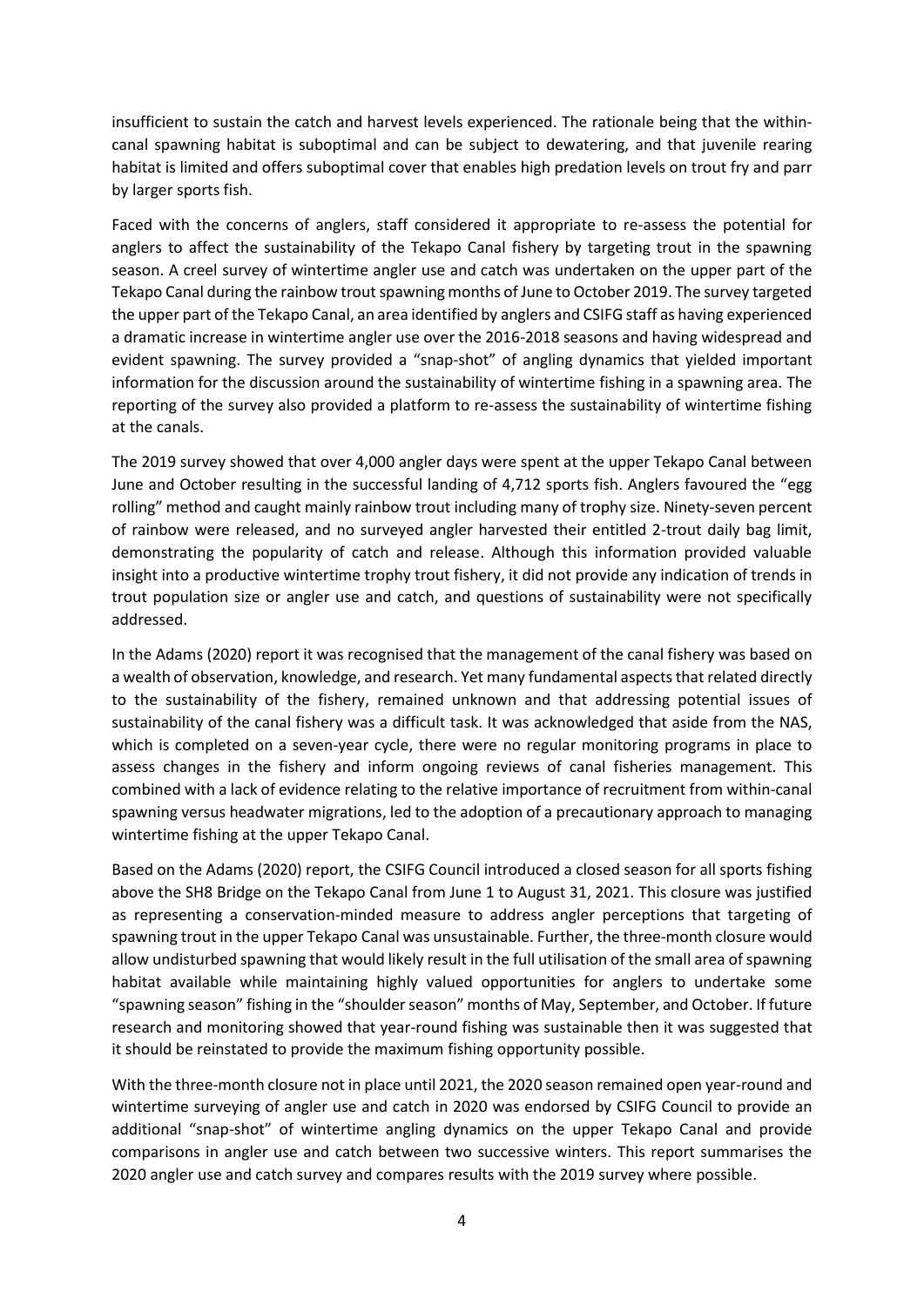### <span id="page-4-0"></span>Survey Programme

The 2020 survey programme was based on the 2019 June-to-October survey, with two main differences. Firstly, the month of May was included in 2020 to initiate assessment of the adjoining "shoulder season" months of the June-August 2021 closure, predicted to gain in popularity in future seasons with the closure in place. Secondly, the month of October was omitted as the 2019 survey showed angler activity and catch in October 2019 was relatively low and survey effort was best directed to other months.

During the months of June to September 2020, inclusive, on the upper Tekapo Canal, CSIFG's four Fish & Game Officers collected angler interview and angler count information spanning 24 dates. Survey effort was divided into 12 strata that were broken down by month, and type of day including weekday, weekend and holiday weekend. Twelve randomly selected dates were surveyed to capture all stratum types. Additional data were collected where possible with angler counts occurring on one nonscheduled date, and fishing information collected on 9 non-scheduled dates.

The boundary for the upper/lower canal was the State Highway 8 Bridge. The upper canal section makes up 45% or 11.9km of the Tekapo Canal. Four canal sections were identified within the upper canal: Tekapo A Power Station to Tekapo Powerhouse Road Bridge (0.85km), Tekapo Powerhouse Road Bridge to the angler's carpark at the locked road gate (5.78km), angler's carpark/locked gate to pine tree block (2.35km), and pine tree block to the State Highway 8 Bridge (2.92km). The section of canal from the angler's carpark/locked gate down to the pine block incorporated part of the canal that is colloquially known as the "Magic Carpet". This area of canal is a hotspot for fishing and is mainly visited by anglers who park their vehicles at the angler's carpark.

Angler interviews were undertaken in addition to regular licence and regulation compliance checks by Fish & Game Officers. Anglers were asked if they wished to participate in a survey, which most anglers (~95%) agreed to. Questions were asked at the time of the compliance check and a phone number was collected so that the angler could be interviewed by phone either later that day/evening or the next day once their current day's fishing had been completed. The interviewers collected information on licence type, primary fishing method, time spent fishing, fish species caught (successfully landed). For each fish landed, anglers were asked to provide whether the fish was harvested (meaning kept/killed) or released and the estimated weight of each fish. One additional question relating the angler's satisfaction with their fishing experience was asked in 2020. During the field interview, anglers were asked if they fished the canal the day prior, and if so, a full record of that day's fishing information was collected. Not all anglers present on the canal were approached for interview, and not all that agreed to be surveyed could be later contacted to provide their catch information. No angler interviews were undertaken in May due to limitations on ranger-to-public contact associated with Covid-19 lockdown level-3 rules.

During individual angler counts of the survey reach, it was noted that not all anglers counted could be subsequently interviewed due to them leaving the survey area. Comparing the number of anglers observed and the numbers of angler successfully interviewed, it is estimated that between 50-90% of the anglers observed were successfully interviewed on a given survey day.

Angler counts were undertaken to estimate the total angler effort at the upper Tekapo Canal on each survey day. Six to seven counts were completed daily during visible day-light hours on scheduled surveys days. Two additional counts were completed on the non-scheduled survey day. The length of the canal to the locked road gate was driven and all active anglers observed from the road were counted. Binoculars were used at times for assistance and a spotting scope used to count anglers on the downstream sections from the locked gate. The angler counts were spread throughout the day to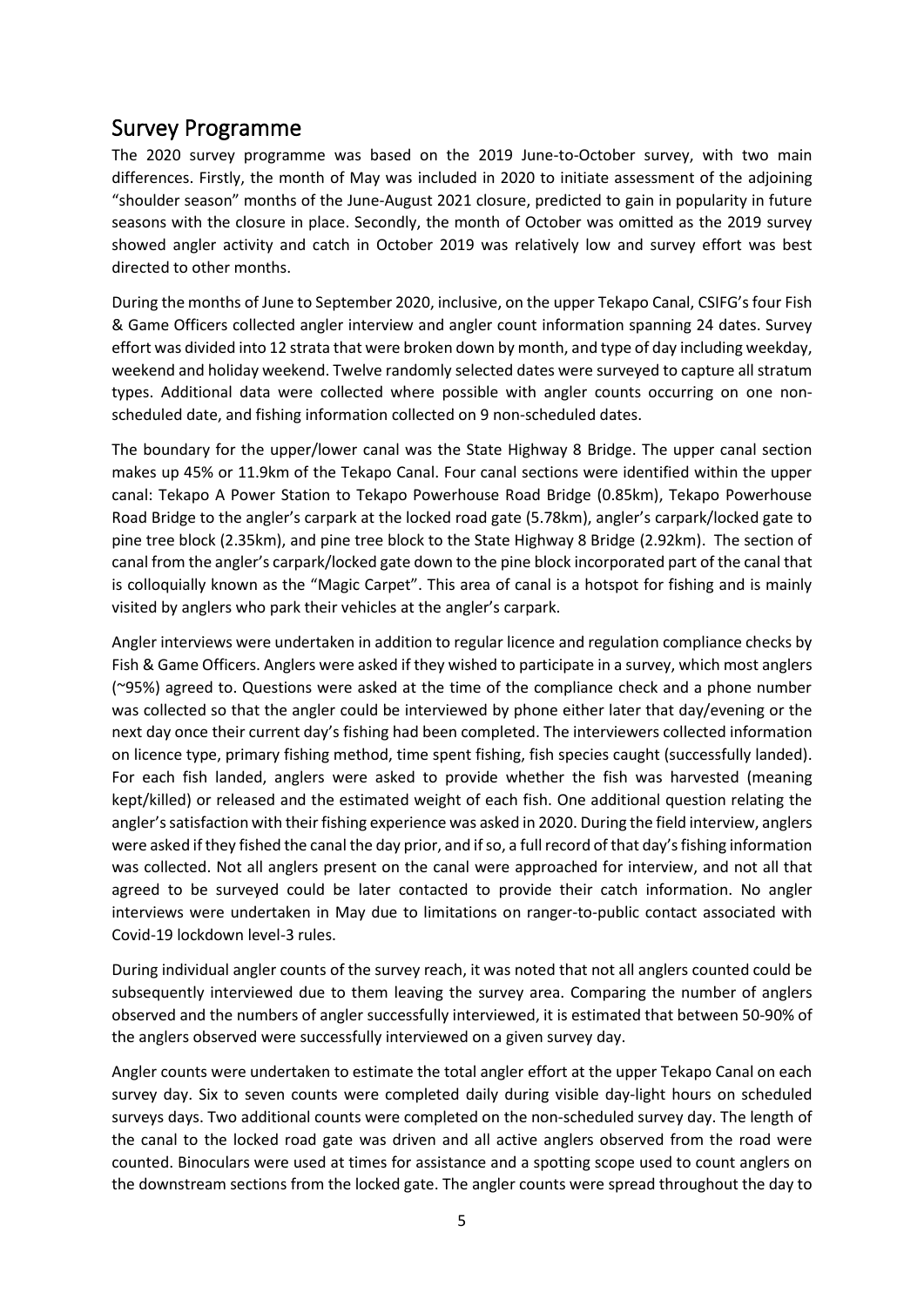capture variability of angler use. Due to staff resourcing and perceived angler detectability issues, no night-time angler counts were completed. Therefore, the survey only estimated harvest and angler use from approximately dawn until dusk within visible day-light hours.

Angler use was estimated by calculating representative "angler days". An "angler day" represents the effort (hours spent fishing) of one angler over a single day. Angler days were estimated by using an 'Area Under the Curve' (AUC) method. This method predicts a pattern or 'curve' of angler counts over a specified day length from actual angler counts recorded at individual times within each stratum. Specified day length was standardised for each month to match the day length of the middle day of each month. This was applied to 2019 data to enable direct comparison between survey years, consequently there are minor changes to results presented in Adams (2020).

A trail camera was set up to count vehicles at the angler's carpark. This information was used to estimate angler counts at the Magic Carpet sections only and was combined with all other non-Magic Carpet sections to estimate angler numbers. The vehicle counts were hourly records and were converted to angler counts using a factor of 1.27 anglers per vehicle in 2020 and 1.48 anglers per vehicle in 2019. This factor was established during each survey using the average number of anglers per vehicle observed during the angler counts undertaken by CSIFG staff. Individual anglers per vehicle observations were plotted and assessed by applying a linear regression to the data. The regression showed that there was a very strong relationship between the numbers of cars in the Magic Carpet carpark and the number of anglers fishing the Magic Carpet (r-squared = 0.925 for 2019).

### <span id="page-5-0"></span>Results

Over the 2020 survey, a total of 336 anglers were successfully surveyed on 12 scheduled survey dates, providing 441 records of daily angling activity. This compares to a total of 300 anglers being successfully surveyed based on 14 scheduled survey dates, providing 358 records of daily angling activity for the 2019 survey.

Over the 2020 survey, 81 angler counts were completed spanning 13 dates and 1,203 trail camera photographs were taken over 119 dates. This compares to 109 angler counts over 24 dates and 1,509 trail camera photographs on 141 dates during the 2019 survey.

#### <span id="page-5-1"></span>Angler use of the upper Tekapo Canal fishery

Angler use in the period of June to September was substantially higher in 2020 than in 2019 (Table 1) showing an increase of 1,314 angler days or 34%. The individual months of June and September showed minor variation between survey years, whereas, for the months of July and August, 2020 angler use increased substantially from 2019 levels.

As no angler interviews were undertaken in May 2020, the average time spent fishing in that month was estimated by applying the average time spent fishing in June 2020 (residency time). May 2020 angler use (527 days) appears to be low-moderate compared to angler use for all other months across the two winters surveyed, except for October 2019.

The highest individual count of active anglers within the total survey area occurred on the Monday of the Queen's Birthday Weekend Holiday in both 2019 and 2020. For 2020 the count was substantially higher at 66 anglers compared to 43 in 2019. Queen's Birthday weekend started on 31 May in 2020. To allow direct comparison with 2019, in which Queens Birthday weekend was within the month of June, the  $31<sup>st</sup>$  of May was incorporated into the data for June 2020.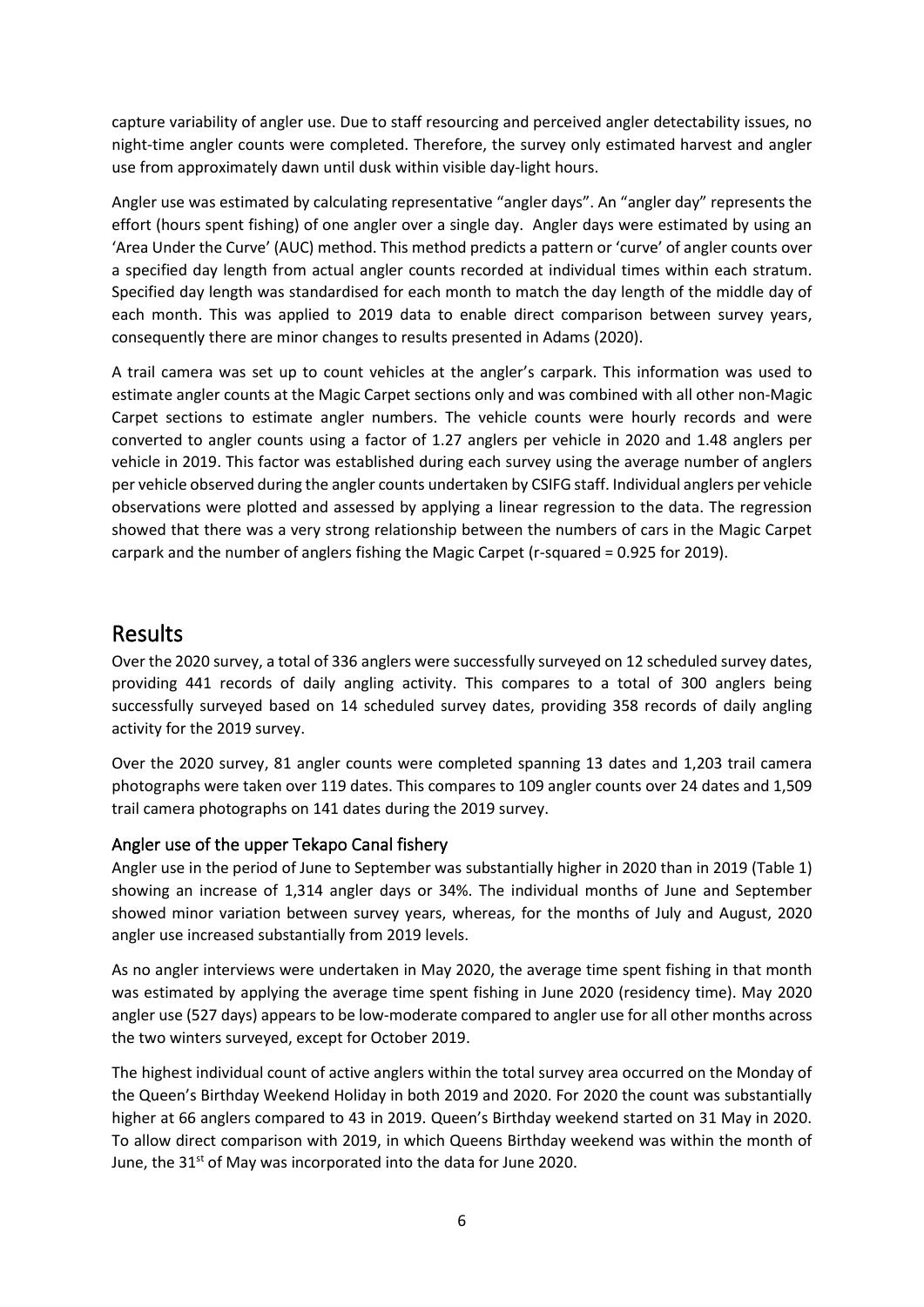| 2019                     |         |         |                | 2020    |         |        |                          |            |         |                |         |                |        |
|--------------------------|---------|---------|----------------|---------|---------|--------|--------------------------|------------|---------|----------------|---------|----------------|--------|
|                          |         |         |                |         |         |        |                          |            |         |                |         |                |        |
|                          |         | Average |                | Total   |         |        |                          |            | Average |                | Total   |                |        |
|                          | Average | Non-    | Average        | survey  |         |        |                          |            | Non-    | Average        | survey  |                |        |
|                          | daily   | Magic   | Magic          | area    |         | Total  |                          | Average    | Magic   | Magic          | area    |                | Total  |
|                          | time    | Carpet  | Carpet         | average |         | survey |                          | daily time | Carpet  | Carpet         | average |                | survey |
|                          | spent   | angler  | angler         | angler  | Days in | angler |                          | spent      | angler  | angler         | angler  | Days in        | angler |
| Month-Stratum            | fishing | days    | days           | days    | stratum | days   | Month-Stratum            | fishing    | days    | days           | days    | stratum        | days   |
|                          |         |         |                |         |         |        | weekday                  | 4.3        | 13      | 5              | 18      | 21             | 369    |
|                          |         |         |                |         |         |        | weekend                  | 4.8        | 9       | 10             | 20      | 8              | 158    |
|                          |         |         |                |         |         |        | May total                |            |         |                |         |                | 527    |
| weekday                  | 6.5     | 9       | 13             | 22      | 19      | 420    | weekday                  | 4.3        | 6       | 10             | 16      | 21             | 333    |
| weekend                  | 5.6     | 35      | 20             | 55      | 8       | 444    | weekend                  | 4.8        | 20      | 14             | 34      | 8              | 275    |
| holiday weekend          | 3.8     | 37      | 33             | 71      | 3       | 212    | holiday weekend          | 3.3        | 90      | 28             | 118     | 3              | 354    |
| June total               |         |         |                |         |         | 1,076  | June total               |            |         |                |         |                | 962    |
| weekday                  | 4.0     | 17      | 20             | 37      | 23      | 857    | weekday                  | 4.3        | 39      | 21             | 60      | 23             | 1,382  |
| weekend                  | 3.5     | 27      | 27             | 55      | 8       | 436    | weekend                  | 4.1        | 48      | 34             | 82      | 8              | 655    |
| <b>July total</b>        |         |         |                |         |         | 1,294  | July total               |            |         |                |         |                | 2,037  |
| weekday                  | 5.8     | 3       | $\overline{7}$ | 9       | 22      | 200    | weekday                  | 4.1        | 18      | 14             | 33      | 21             | 687    |
| weekend                  | 4.1     | 39      | 14             | 52      | 9       | 469    | weekend                  | 5.1        | 66      | 19             | 85      | 10             | 851    |
| <b>August total</b>      |         |         |                |         |         | 669    | <b>August total</b>      |            |         |                |         |                | 1,539  |
| weekday                  | 1.7     | 19      | 12             | 31      | 20      | 616    | weekday                  | 4.7        | 14      | $\overline{7}$ | 20      | 21             | 425    |
| weekend                  | 4.3     | 14      | 10             | 24      | 7       | 170    | weekend                  | 5.5        | 20      | 9              | 29      | 7              | 206    |
| holiday weekend          | 1.9     | 9       | 15             | 24      | 3       | 73     | holiday weekend          | 4.1        | 15      | 6              | 21      | $\overline{2}$ | 42     |
| September total          |         |         |                |         |         | 859    | September total          |            |         |                |         |                | 674    |
| weekday                  | 4.0     | 3       | 2              | 5       | 22      | 113    |                          |            |         |                |         |                |        |
| weekend                  | 1.4     | 17      | 12             | 29      | 6       | 174    |                          |            |         |                |         |                |        |
| holiday weekend          | 2.1     | 27      | $\overline{2}$ | 29      | 3       | 86     |                          |            |         |                |         |                |        |
| <b>October total</b>     |         |         |                |         |         | 372    |                          |            |         |                |         |                |        |
| <b>Survey Total June</b> |         |         |                |         |         |        | <b>Survey Total June</b> |            |         |                |         |                |        |
| to September             |         |         |                |         | 122     | 3.898  | to September             |            |         |                |         | 124            | 5,212  |

Table 1. Estimates of time (hours) spent fishing and angler days for the total survey period and each strata for 2019 and 2020 upper Tekapo Canal surveys. There is distinction made between the section of the survey area including the Magic Carpet and the rest of canal. Survey totals are relevant to the June to September period. Some differences due to rounding error are presented.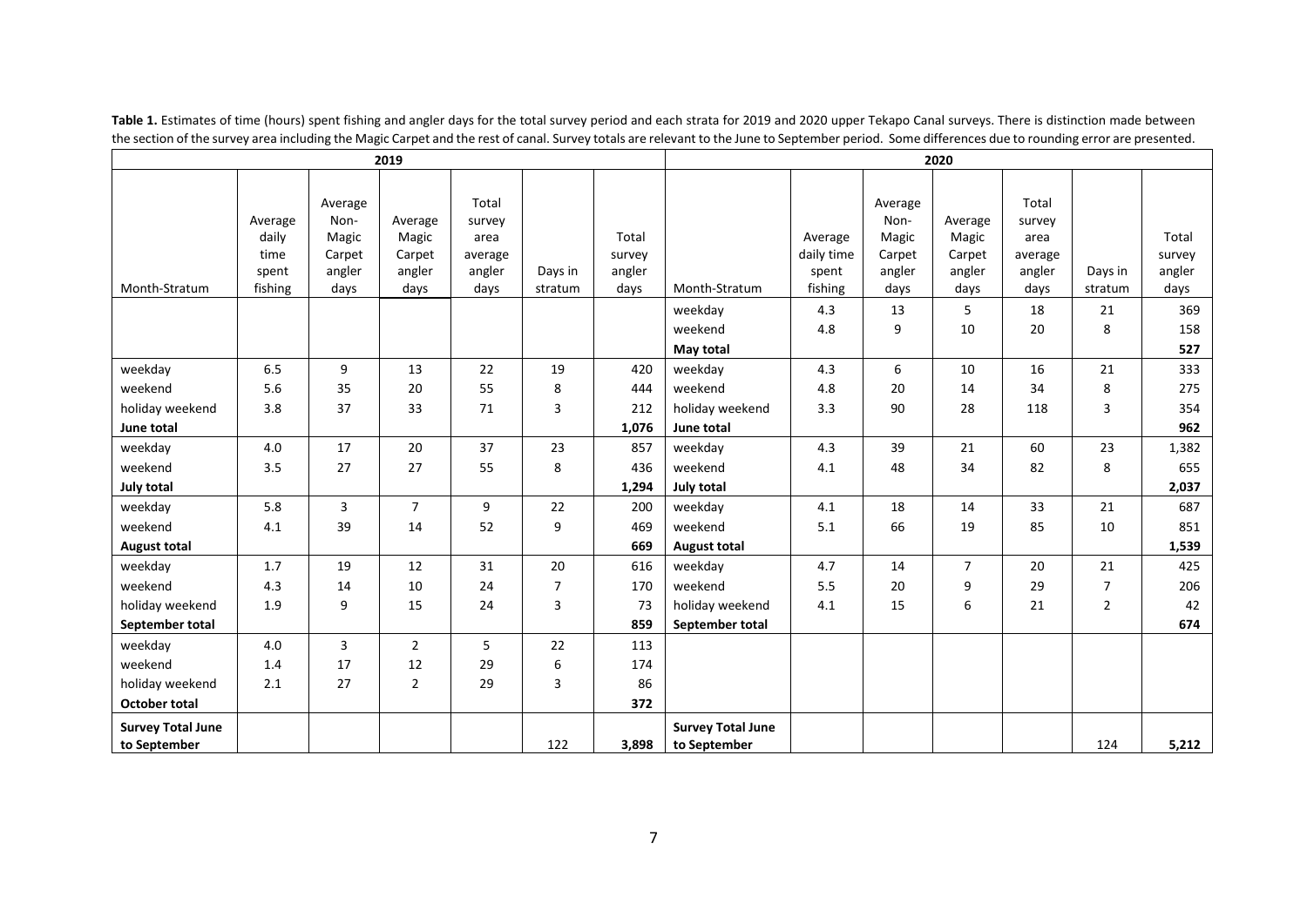#### <span id="page-7-0"></span>Sports fish catch

Salmon were occasionally present in the survey area and did get caught. However, Staff did not observe any anglers successfully landing a salmon. Staff strongly believe that some of the salmon recorded by anglers were small, silver-coloured rainbow trout, and therefore incorrectly identified by anglers. It must be noted that the catch of salmon within the survey is likely to be an overestimate, and conversely the catch of rainbow trout is likely to be an underestimate by a maximum of about 5% in 2019 and about 2% in 2020.

Total number of fish successfully landed per outing was compared between survey years to assess the success of anglers (Table 2). Anglers were generally more successful in 2020 when compared to 2019 as the occurrence of not catching a fish decreased; approximately 46% of outings resulted in nothing caught in 2020, a notable improvement from 56% in 2019 (Table 2). The occurrence of catching 1 to 4 fish per day was notably higher in 2020.

| Canal daring the sancto September period or 2015 and 2020. |            |            |
|------------------------------------------------------------|------------|------------|
| Fish                                                       | Percentage | Percentage |
| successfully                                               | occurrence | occurrence |
| landed per day                                             | 2019       | 2020       |
|                                                            | 56         | 46         |
| $1$ to $4$                                                 | 37         | 47         |
| 5 to 16                                                    |            |            |

**Table 2.** The percentage of daily outings resulting in a specified number of sports fish successfully landed at the upper Tekapo Canal during the June to September period of 2019 and 2020.

Species catch and total sports fish catch per month were compared between 2019 and 2020 survey years (Table 3). Other than for June, monthly catches of all sports fish were higher in 2020 than 2019. Overall, for the June to September period approximately 2,687 more sports fish were caught in 2020 than 2019, equating to a 57% increase in catch. A summary of the catch and harvest including statistical error is presented in Appendix 1.

| Table 3. Comparison of total estimated catch of sports fish species to monthly and June to September survey period level |
|--------------------------------------------------------------------------------------------------------------------------|
| between 2019 and 2020 survey years at the upper Tekapo Canal. Some differences due to rounding error are presented.      |

|           |         | 2019         |        |       |         | 2020  |        |       |
|-----------|---------|--------------|--------|-------|---------|-------|--------|-------|
| Month     | Rainbow | <b>Brown</b> | Salmon | Total | Rainbow | Brown | Salmon | Total |
| June      | 1,386   | 476          | 53     | 1,916 | 1,038   | 317   | 23     | 1,378 |
| July      | 1,030   | 265          | 95     | 1,390 | 2,252   | 736   | 73     | 3,061 |
| August    | 800     | 265          | 31     | 1,096 | 1,468   | 284   | 0      | 1,752 |
| September | 175     | 112          | 0      | 287   | 943     | 231   | 11     | 1,185 |
| Total     | 3,392   | 1,118        | 180    | 4,690 | 5,702   | 1569  | 107    | 7,377 |

#### <span id="page-7-1"></span>Catch rate

For the period June to September, average catch rate, being the number of sports fish successfully landed per hour of fishing averaged over all surveyed anglers, was compared between 2019 and 2020 surveys (Table 4). For rainbow trout and all sports fish combined there was a statistically significant higher catch rate in 2020 compared to 2019. A *T*-Test (two-tailed) provided *p*-values of 0.002 for rainbow trout and 0.003 for all sports fish combined. There was no statistically significant difference analysed for brown trout catch rate between survey years with a *p*-value of 0.21 (Table 4).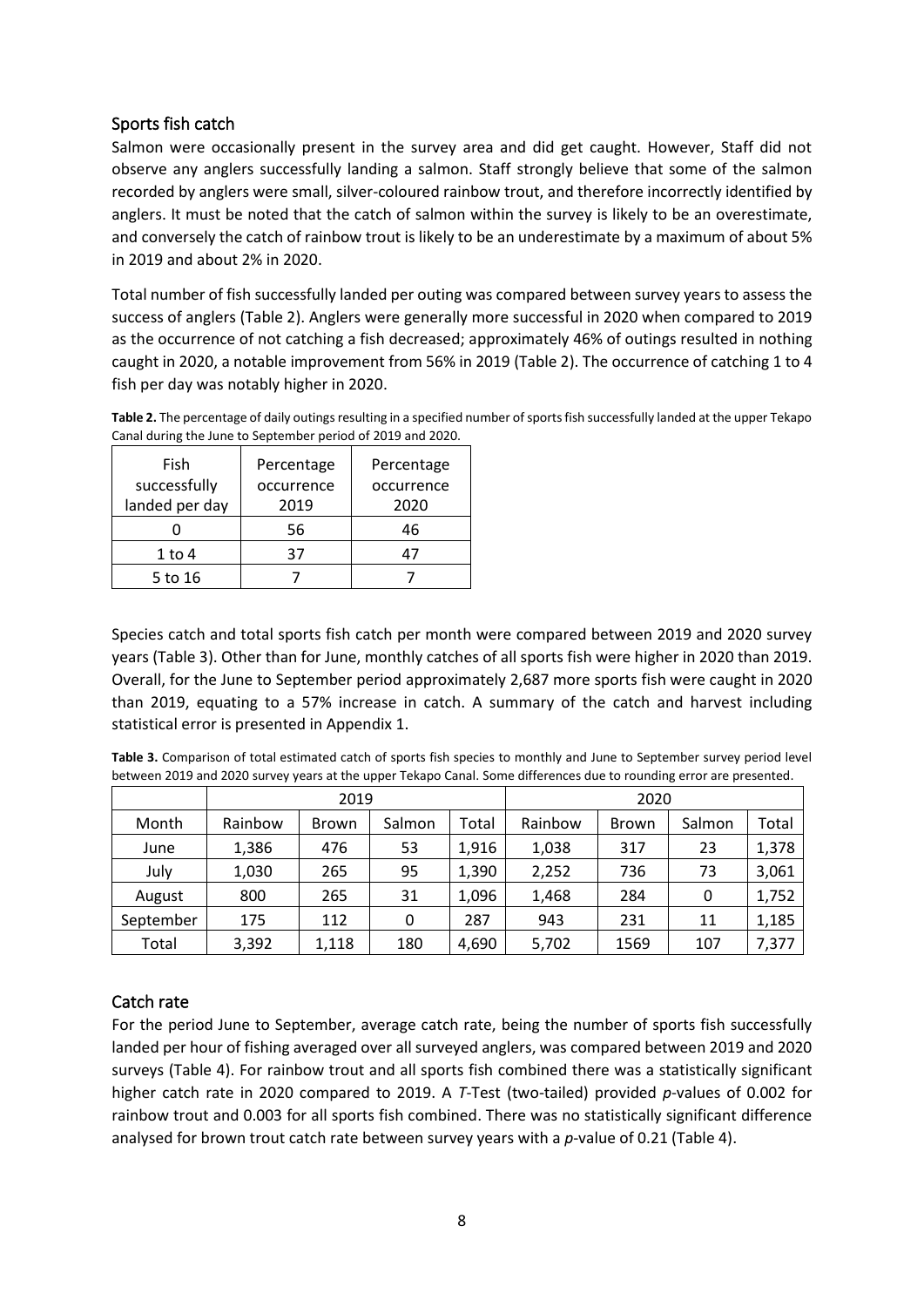On average in 2020 the catch rate for all sports fish was 0.34 fish landed per hour of fishing, which equates to 1 fish landed for every 2 hours and 56 minutes fishing compared to 0.23 fish landed per hour of fishing in 2019, which equates to 4 hours and 21 minutes fishing. The month of August provided the highest catch rates for all sports fish combined for both 2019 (0.29) and 2020 (0.44) survey periods. In every 2020 month the catch rate was higher than the corresponding month in 2019.

**Table 4.** Average catch rate of rainbow and brown trout and all sports fish compared between 2019 and 2020 survey year for the period June to September. Catch rate is the number of fish successfully landed per hour of fishing. Significant difference and *p*-values presented are relative to the results of *T*-Test (two-tailed).

|                      |      | Rainbow |      | Brown |      | All sports fish |
|----------------------|------|---------|------|-------|------|-----------------|
| Month/year           | 2019 | 2020    | 2019 | 2020  | 2019 | 2020            |
| June                 | 0.16 | 0.21    | 0.07 | 0.07  | 0.23 | 0.29            |
| July                 | 0.16 | 0.23    | 0.05 | 0.10  | 0.23 | 0.34            |
| August               | 0.20 | 0.34    | 0.08 | 0.10  | 0.29 | 0.44            |
| September            | 0.07 | 0.23    | 0.04 | 0.11  | 0.10 | 0.35            |
| Overall              | 0.16 | 0.24    | 0.06 | 0.09  | 0.23 | 0.34            |
| Significant          |      |         |      |       |      |                 |
| difference - Overall |      | Yes     |      | No    |      | Yes             |
| p-value              |      | 0.002   | 0.21 |       |      | 0.003           |

#### <span id="page-8-0"></span>Outcome of catch – release or harvest

The outcome of catch, either for an angler to release their successfully landed fish or harvest it (kept) was compared between 2019 and 2020 survey years (Table 5). The percentage of rainbow trout harvested (kept) increased notably from 3% to 8% comparing 2019 to 2020. Brown trout harvest remained proportionately similar at approximately 7%.

**Table 5.** Summary of trout and salmon kept and released comparing 2019 and 2020 surveys years for the period June to September.

| .                |      |      |
|------------------|------|------|
|                  | 2019 | 2020 |
| Rainbow kept     | 114  | 476  |
| Rainbow released | 3278 | 5226 |
| % Rainbow kept   | 3    | 8    |
| Brown kept       | 79   | 112  |
| Brown released   | 1040 | 1457 |
| % Brown kept     | 7    | 7    |
| Salmon kept      | 24   | 26   |
| Salmon released  | 156  | 81   |
| % Salmon kept    | 13   | 25   |
|                  |      |      |

#### <span id="page-8-1"></span>Trout bag Limit

In 2020, approximately 1% of all anglers harvested/kept their bag limit of 2 trout. In 2019 no anglers surveyed throughout the period harvested more than one sports fish per day, indicating that the true proportion of anglers that harvest their 2-trout daily bag limit was likely to be very small in 2019.

#### <span id="page-8-2"></span>Size (weight)-assemblage of catch

Where an angler could provide the estimated weight of every fish caught on a date, those data were compiled to provide an unbiased index of the size (weight) of the fish caught throughout the survey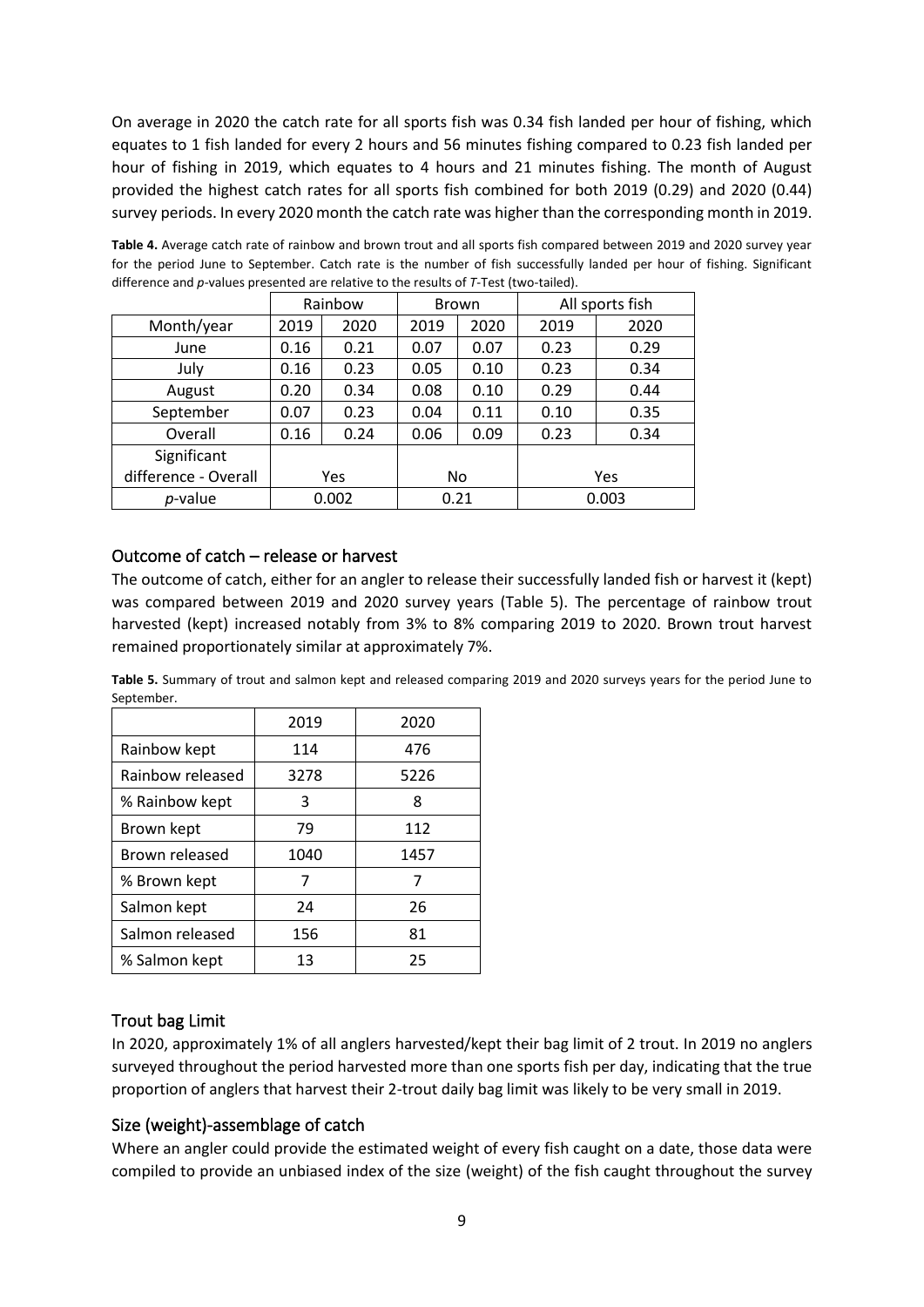period (Table 6). Both rainbow and brown trout show a similar range of sizes (weight) over survey years, rainbows ranged from approximately 0.25 to 30 pounds and browns from approximately 0.5 to 19 pounds. The catch for both the 2019 and 2020 survey years follows similar size-assemblage with over half of fish caught being relatively "small" (<4.5lb), less than one-quarter of fish being relative "medium" (4.5-9.9lb), and about one-quarter of fish being considered "trophy" size or bigger (10lb+).

Medium and large size rainbow trout more prevalent in the 2020 catch compared to 2019. A *T*-Test (two-tailed) provided statistical evidence that brown trout where slightly heavier on average in 2020 (*P* = 0.001) while there was no statistical evidence to suggest a size difference of rainbow trout between survey years  $(P = 0.18)$ .

**Table 6.** Summary data of fish weights in pounds (lb) of fish caught throughout the June to September 2019 and 2020 survey periods as reported by anglers.

|      |                |        | Min    | Max    | Average | % <  | $% 4.5 -$      | %     |       |
|------|----------------|--------|--------|--------|---------|------|----------------|-------|-------|
|      |                | Fish   | weight | weight | weight  | 4.5  |                | $10+$ | Total |
| Year | <b>Species</b> | Caught | (1b)   | (1b)   | (1b)    | (1b) | $9.9$ (lb)     | (1b)  |       |
|      | Rainbow        | 253    | 0.25   | 34     | 6.7     | 44   |                | 21    | 72    |
|      | Brown          | 89     | 0.5    | 19     | 4.1     | 16   | 8              | 1     | 25    |
| 2019 | Salmon         | 10     | 0.25   | 7      | 2.3     | 2    | 1              | 0     | 3     |
|      | <b>Total</b>   | 352    |        |        |         | 62   | 16             | 22    | 100   |
|      | Rainbow        | 484    | 0.25   | 30     | 7.3     | 36   | 14             | 27    | 77    |
| 2020 | Brown          | 137    | 0.5    | 16     | 2.9     | 19   | $\overline{2}$ | 1     | 22    |
|      | Salmon         | 9      | 0.5    | 16     | 5.4     | 1    | 0              | 0     | 1     |
|      | <b>Total</b>   | 630    |        |        |         | 56   | 16             | 28    | 100   |

The unbiased catch data as presented in table 6 was extrapolated to estimate the total size assemblage of the catch of the 2019 and 2020 surveys to provide an assessment of the productivity of the Tekapo Canal (Table 7). It was estimated that anglers caught 992 and 2,015 trout of trophy size (10+lb) in the 2019 and 2020 surveys, respectively. This estimate does not account for those fish caught and released multiple times but regardless demonstratesthat the Tekapo Canal provides a highly productive trophy sports fishery.

| Table 7. Extrapolated total estimates of fish caught in three weight categories throughout the June to September 2019 and |
|---------------------------------------------------------------------------------------------------------------------------|
| 2020 survey periods based on unbiased catch records. Some differences due to rounding error are presented.                |

| Year | <b>Species</b> | $< 4.5$ (lb) | $4.5 - 9.9$ (lb) | $10+$ (lb) | Total |
|------|----------------|--------------|------------------|------------|-------|
|      | Rainbow        | 2,078        | 322              | 992        | 3,392 |
| 2019 | <b>Brown</b>   | 716          | 352              | 50         | 1,118 |
|      | Salmon         | 144          | 36               | 0          | 180   |
|      |                |              |                  |            | 4,690 |
|      | Rainbow        | 2,651        | 1,037            | 2,015      | 5,702 |
| 2020 | <b>Brown</b>   | 1,351        | 172              | 46         | 1,569 |
|      | Salmon         | 59           | 12               | 36         | 107   |
|      | <b>Total</b>   |              |                  |            | 7,377 |

#### <span id="page-9-0"></span>Size (weight)-assemblage of harvest

The size assemblage of all estimated fish harvested (caught and kept) is presented for the 2019 and 2020 survey years (Table 8). For both survey years, anglers harvested proportionately high levels of rainbow trout 10 pounds or larger and small brown trout under 4.5 pounds. However, the harvest rate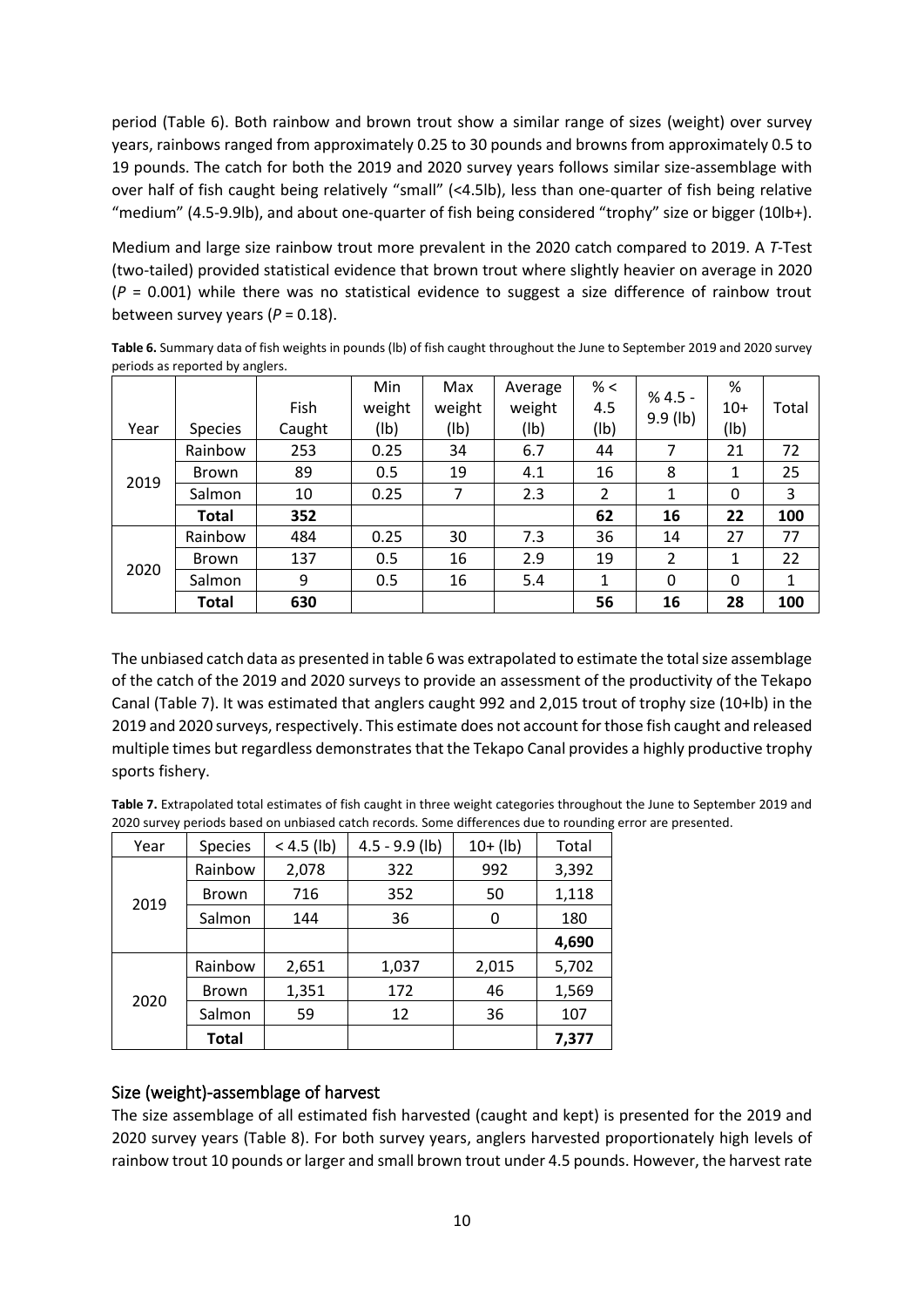for rainbow trout 10 pounds or greater is still relatively low at 6% for 2019 and 14% for 2020, considering all rainbow trout landed in that weight range.

|      |                |              |                  |            | total fish |
|------|----------------|--------------|------------------|------------|------------|
|      | <b>Species</b> | $<$ 4.5 (lb) | $4.5 - 9.9$ (lb) | $10+$ (lb) | count      |
|      | Rainbow        | 48           | 10               | 57         | 114        |
| 2019 | <b>Brown</b>   | 47           | 16               | 16         | 79         |
|      | Salmon         |              | 24               |            | 24         |
|      | <b>Total</b>   |              |                  |            | 217        |
|      | Rainbow        | 46           | 139              | 278        | 464        |
|      | <b>Brown</b>   | 93           | 9                | 9          | 112        |
| 2020 | Salmon         |              |                  | 26         | 26         |
|      | <b>Total</b>   |              |                  |            | 602        |

**Table 8.** Extrapolated total estimates of fish numbers harvested (kept) in three weight categories throughout the June to September 2019 and 2020 survey periods. Some differences due to rounding error are presented.

#### <span id="page-10-0"></span>Fishing methods

The primary method used by interviewed anglers was recorded against daily angler catch. For analysis, the methods were categorised into the three authorised methods: fly, spin and bait. Additionally, the "egg rolling" technique was recorded as its own method. Technically, an egg-rolling assembly, which uses a spin rod rigged with a small sinker and generally 1-2 imitation eggs, is spin fishing. Occasionally, imitation egg lures used are scented synthetic soft baits, which then makes the method bait fishing.

Egg rolling dominated the catch accounting for over 86% of all sports fish caught in 2019 and 90% in 2020 (Table 9). Consequently, spin fishing was by far the most successful method used during the survey. Traditional spin fishing accounted for a small amount (2 & 1%, respectively) of total catch. Bait fishing, including scented soft bait, accounted for a small but significant part (12 & 8%, respectively) of the catch and would be an underestimate because an unknown proportion of egg rolling is legally defined as bait fishing. Fly fishing was seldom undertaken during the survey and accounted for approximately 0.1% of total catch.

|             | 2019    | 2020    |
|-------------|---------|---------|
| Method      | % catch | % catch |
| Egg Rolling | 86      | an      |
| <b>Bait</b> | 1 ว     |         |
|             |         |         |

Spin | 2 | 1 Fly | <1 | <1

**Table 9.** Percentage of sports fish catch taken by method for the 2019 and 2020 survey periods of June to September.

#### <span id="page-10-1"></span>Angler satisfaction

During the 2020 survey anglers were asked "how do you rate your overall fishing experience today, "satisfied" or "unsatisfied"?". The question was designed to be broad and polarising and if anglers suggested uncertainty, they were encouraged to make a call either way. Three-hundred-seventy-six responses or 81% of interviews gained satisfaction ratings. Anglers were largely satisfied (89%) and a small but notable proportion were unsatisfied (11%). Although justification for satisfaction rating was not recorded, anecdotally, staff identified that anglers were often "satisfied" because they "enjoyed the scenery", "observed big fish", "caught a fish" or "it was better than being at work". However, for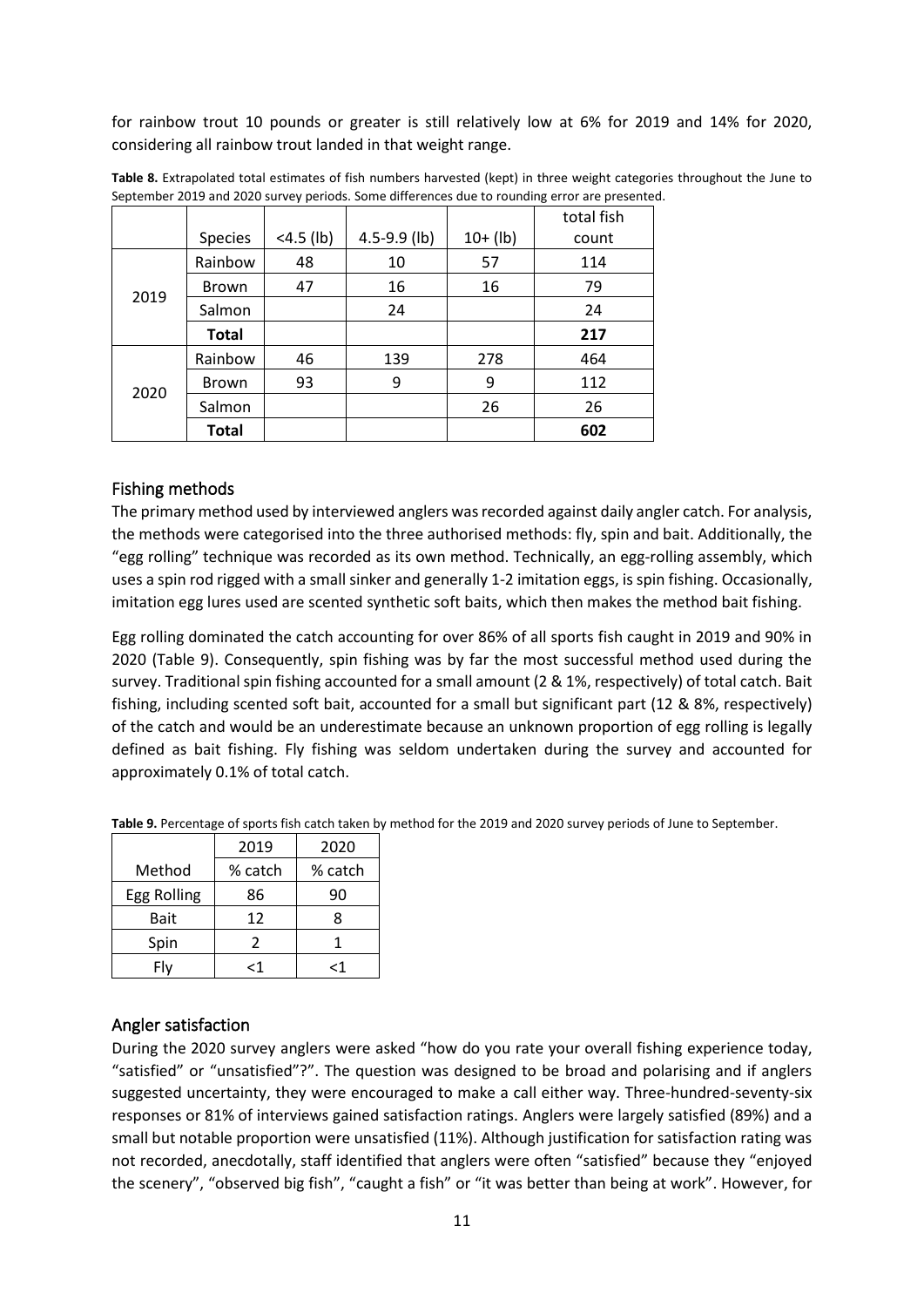those respondents that rated their experience "unsatisfied", staff gained a strong appreciation that the catch rate, or the size and number of fish caught did not match their expectation either from previous experience or from their perception of the fishery gained prior to fishing it.

### <span id="page-11-0"></span>**Discussion**

Angler days were 34% higher at the upper Tekapo Canal during the 2020 survey period compared to that during 2019. This is the first confirmed angler use increase specific to the upper section of the Tekapo Canal and is consistent with anecdotal observations by anglers and CSIFG staff of a dramatic and ongoing increase in the wintertime use of the area since the 2015-16 sports fishing season. The effects of covid-19 and the increase in domestic tourism caused by closed international borders may have contributed to increased use. Within-region travel was permitted in early May 2020 and national travel was permitted from May 14, 2020.

From about late July onwards, knowledge of the 2021 season's June to August closure started to become apparent on social media after the relevant Anglers Notice was published. Knowledge of the closure may have compelled anglers who otherwise would not have fished the upper Tekapo Canal in August 2020 while that was still an option.

With the June to August closure in place indefinitely from 2021, any angler use of this section of the canal during the spawning run is only measurable for the months adjoining the closure, May and September. Surveys in May and September 2021 will be undertaken to assess if the closure is causing an increase in angler use in these "shoulder season" spawning months.

In addition to an increase in angling pressure, anglers were more successful in 2020 than 2019. In particular, the catch rate of rainbow trout, the most prolific species caught, was higher. Further, in 2020 more fishing trips resulted in the successful capture of at least one fish and more fish were caught overall. Of particular interest is the "trophy" fishery. In 2020 the catch of trophy size, 10 pound-plus, rainbow trout was proportionately higher than in 2019; about 2,000 trophy rainbows were estimated to be landed for the 2020 period.

Small brown trout less than 4.5-pound and large rainbow trout 10-pounds-plus were most often harvested in both 2019 and 2020. It was a more common occurrence for an angler to keep a landed rainbow trout in 2020 than in 2019. Some concern has been raised anecdotally about a perceived over-harvest of trophy-sized spawning rainbow trout. These surveys have provided reassurance that although large rainbow trout are commonly the type of fish that anglers keep, overall, only a small proportion (6% 2019, 14% 2020) of trophy rainbows landed were kept; most anglers chose to catch and release trophy-sized trout at the upper Tekapo Canal between June and September.

The comparisons of the 2019 and 2020 surveys provide a limited but valuable insight into the ongoing sustainability of the Tekapo Canal fishery. The fact that angler use increased, confirmed the observation of many anglers and CSIFG staff that the fishing pressure is still increasing, even after a dramatic increase in use anecdotally observed from 2016 to 2019 winter periods. Despite the high levels of angler use, that are likely the highest ever experienced, fishing success did not decline. In fact, the fishing was measurably better in 2020 than in 2019 and combined with the physical aesthetics of the fishery, most-often provided anglers with a satisfactory overall fishing experience. High satisfaction levels indicate that despite some angler's perceptions that the fishing experience has diminished in quality, the upper Tekapo Canal usually provided a satisfactory fishing experience in 2020. It is likely that for some of the 11% of experiences registered an "unsatisfied", that those anglers were expecting an experience in 2020 to match those experienced before the upper Tekapo fishery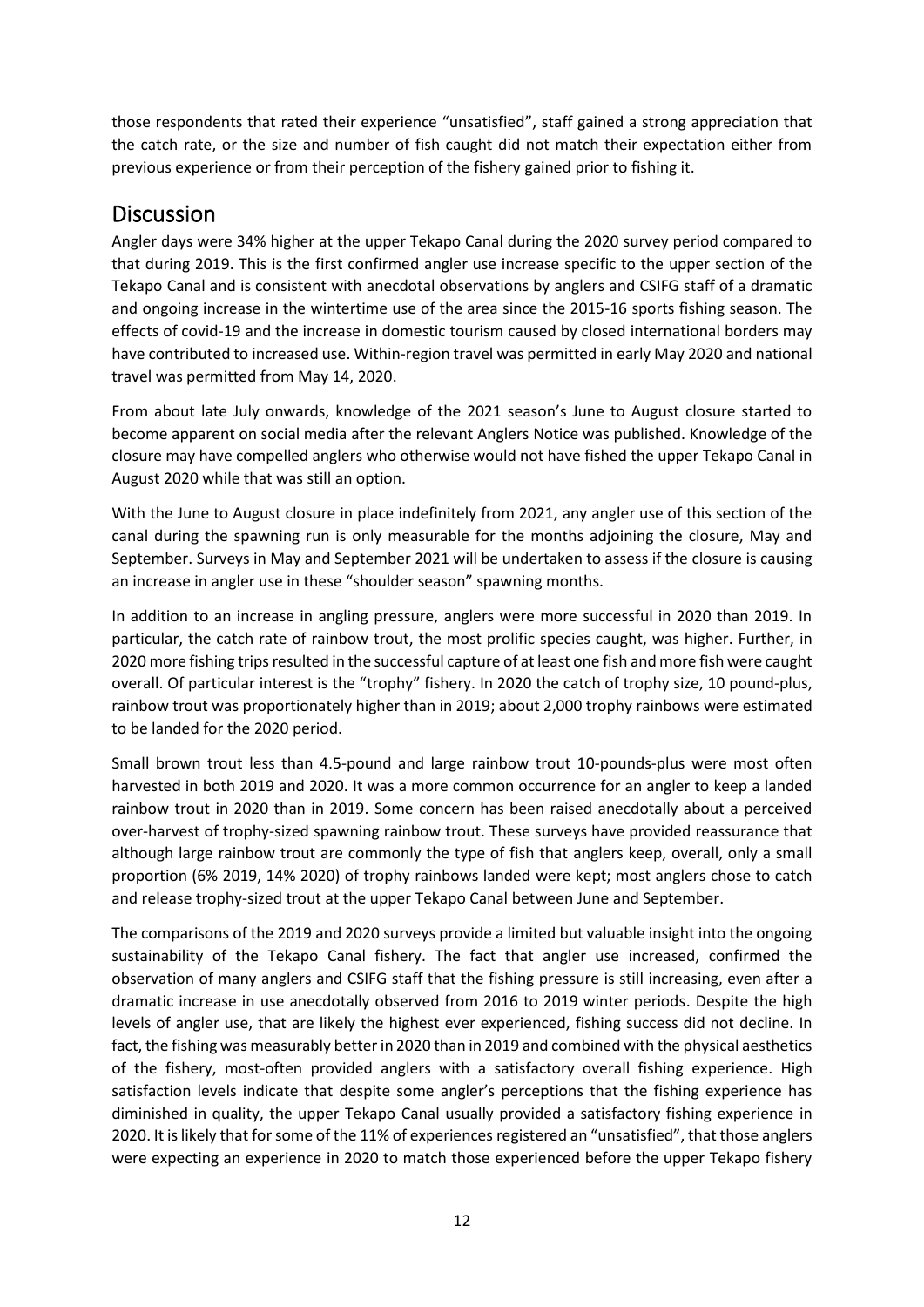became intensively fished. In doing so they may have been setting an unrealistic expectation of the fishery to provide satisfaction.

This survey does not identify why the fishing was more successful in 2020, which could relate to many factors like an increased angling population skill level, increased size of the spawning population, water clarity variation, flow level variation or the variable timing of runs of spawning fish. There may have also been an appreciable increase in the size of the trout population resulting from large scale downstream migration from Lake Tekapo to the canal during the significant spilling and flow diversion events of December 2019 to July 2020. Assessing the potential of the 2019-20 spilling and flow event to contribute to 2020 catch is beyond the scope of this report. This may be achievable by reviewing the catch returns of tagged fish that were salvaged and released into the canal as a result of the flow event and were recaptured by anglers during the survey period.

Comparing 2019 and 2020 surveys provided no evidence of a fishery in decline and although this evaluation is limited to only the 2019 and 2020 seasons, it should go some way to reassuring concerned anglers that the fishery is resilient and has withstood the angling pressure of recent years. When assessing the relevance of the precautionary June-August closure of the upper Tekapo Canal, we can now put into perspective that there is evidence of high and increasing angler use but that the fishery can still provide most anglers with a satisfactory fishing experience at the catch rate and use levels observed in 2020.

Although no surveys were completed prior to 2019 at the upper Tekapo Canal to specifically evaluate spawning run fishing, it is fair to assume that perhaps prior to the winter of 2018, angler use was only a fraction of that measured during 2019 and 2020. It is also a reasonable assumption that prior to the boom in angler use of the area, the catch rate of sports fish and the occurrence of any individual angler catching one or more trophy trout in a day would have been significantly higher. Put simply, the fishing was likely better prior to 2018 at the upper Tekapo Canal. This is believed to be because there were less anglers to compete for fishing areas and the fish were easier to catch subject to minimal angling pressure. There is a possibility that the catch of large rainbow trout was more common prior to 2018 because there were higher numbers of these fish present, but the catch during the 2020 survey year would suggest that numbers of large rainbow trout are currently significant as approximately 2,000 successful catches of trophy-sized rainbows were estimated.

Anglers who experienced the fishing before the boom in angler use and their comparisons with recent catch rates are considered to be the key driver in angler concerns for the fishery and perceptions of current use of the upper Tekapo Canal being unsustainable. Unless angler numbers are controlled to the extent that they reflect angler use and fishing pressure of 'days gone by', it is unlikely that the experience those anglers had before 2018 could be replicated and concerns alleviated in an open winter season at the upper Tekapo Canal.

#### <span id="page-12-0"></span>Management Considerations

The perception of high angler use causing a diminished fishing experience has contributed to the implementation of the June to August winter closure of a fishery. Despite this perception, the 2020 winter provided high angler use, high satisfaction levels and thousands of fish to the anglers. The fishery may well be sustainable at 2020 levels of catch and satisfaction if that is considered the appropriate measure. In this context "sustainable" means that natural trout recruitment (spawning, migration, and survival to catchable size) levels could sustain the current angler use and catch.

Assessing the sustainability of a fishery is best achieved under an annual monitoring programme that detects the annual population level variation in measured variables and their long-term trends. If an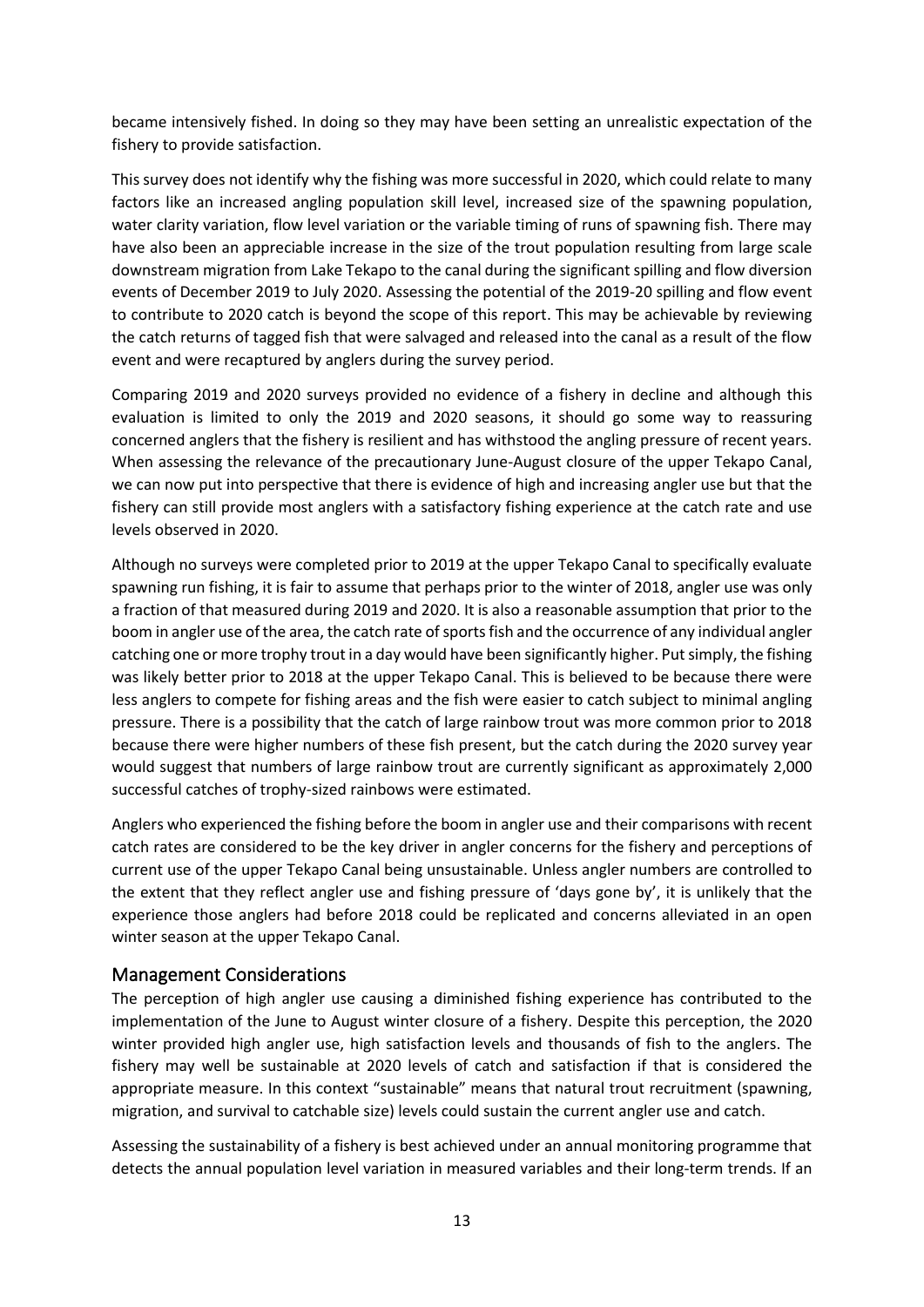annual assessment of either fish population size or angler catch is established at the upper Tekapo Canal, there would be an evidential basis to decide season length.

Spawning surveys in the upper Tekapo Canal are considered to provide an unreliable estimate of recruitment potential or spawning population size and therefore are not recommended for assessing the long-term sustainability of the fishery. This is for several reasons including: not all potential spawning habitat is visible, redds are often dug in suboptimal substrate size and many spawning redds are within operational water levels and are subject to regular dewatering. Although counts of visible redds are possible, there remains a high level of uncertainty of the success of those redds to produce surviving trout fry and their contribution to recruitment alongside other sources, namely, downstream migration from Lake Tekapo through the Tekapo A Power Station and spillway.

Currently there is no established method to assess the sports fish population size in the canals. The depth and water clarity of the canal means drift diving is unsuitable. Sonar fish counting surveys are worthy of consideration as they may be the best tool to potentially assess the sustainability of the canal sports fisheries. Sonar methods and technologies need to be investigated and developed to assess their suitability for yielding canal-specific estimates of sports fish population size and to assess the cost of equipment and effort.

Angler-use and catch surveys used established methodology and required high levels of staff resourcing. The current method used on a small scale, like for the 2019 and 2020 upper Tekapo Canal surveys, provided sufficient data for assessing angler use and catch. If the geographical extent of the survey area was to be increased, then the staffing requirement would need increase significantly. Before any annual angler surveys are established on the canals there needs to be an evaluation of staff resourcing required to provide robust and defensible data suitable for the long-term assessment of the sustainability of the canal fisheries.

Re-opening the June to August months at the upper Tekapo Canal could be achieved in conjunction with an annual population or angler catch survey programme. Ideally, a framework of thresholds for management intervention would be established, such as a specified catch rate or population level that would determine the implementation of some form of closure during the spawning season.

The proactive management of the canals is currently a strategic priority of the CSIFG Council. Evaluating the development of methods and resourcing required for annual monitoring programmes should be the next step towards an evidence-based approach to assessing the long-term sustainability of the canal fishery under a high and potentially increasing level of angler use. Fish population estimates sit at the top of the hierarchy of information required to manage the fishery. CSIFG should assess any available fish counting sonar technology as a method to count sports fish populations. If fish counts cannot be developed as an annual monitoring tool, then the resourcing required to continue annual angler use and catch surveys should be evaluated.

#### <span id="page-13-0"></span>Staff Recommendations

- **1. Evaluate the use of fish counting technology to establish an annual fish population survey at the canal fishery.**
- **2. Evaluate the resourcing required to undertake annual creel surveys at the canal fishery, including the upper Tekapo Canal.**
- **3. Evaluate the re-opening of the upper Tekapo Canal for the June to August period when viable annual population and/or annual angler use and catch surveys have been implemented.**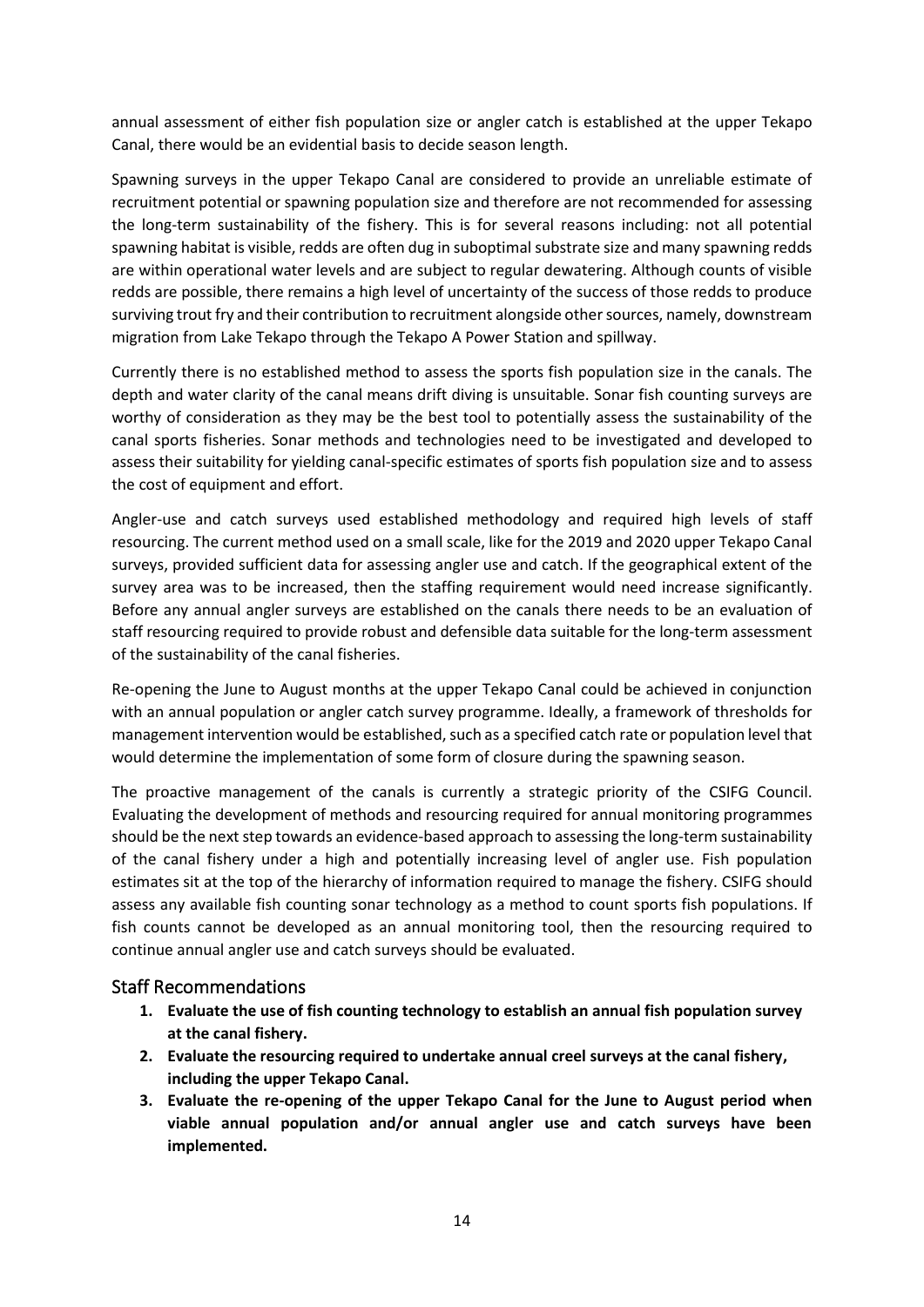# <span id="page-14-0"></span>Acknowledgements

Genesis Energy kindly facilitated access for staff to undertake the survey work.

I thank my Fish & Game Officer colleagues for assisting with this labour-intensive survey, streamlining the statistical analysis and peer-reviewing the survey report.

Acknowledgement must also be given to the hundreds of anglers who willingly participated in the survey.

### <span id="page-14-1"></span>References

Adams R. (2020). Sports fish harvest and angler use dynamics of the upper Tekapo Canal fishery during the 2019 rainbow trout spawning season. Prepared for the Central South Island Fish and Game Council.

Bloomberg S, Graynoth E (1991). Trout stocks in the Pukaki and Ohau hydro canals. Prepared for MAF Fisheries. Freshwater Fisheries Centre. 18 p.

Unwin, M.J. (2016). Angler usage of lake and river fisheries managed by Fish & Game New Zealand: results from the 2014/15 National Angling Survey. *NIWA Client Report* 2016021CH*.*